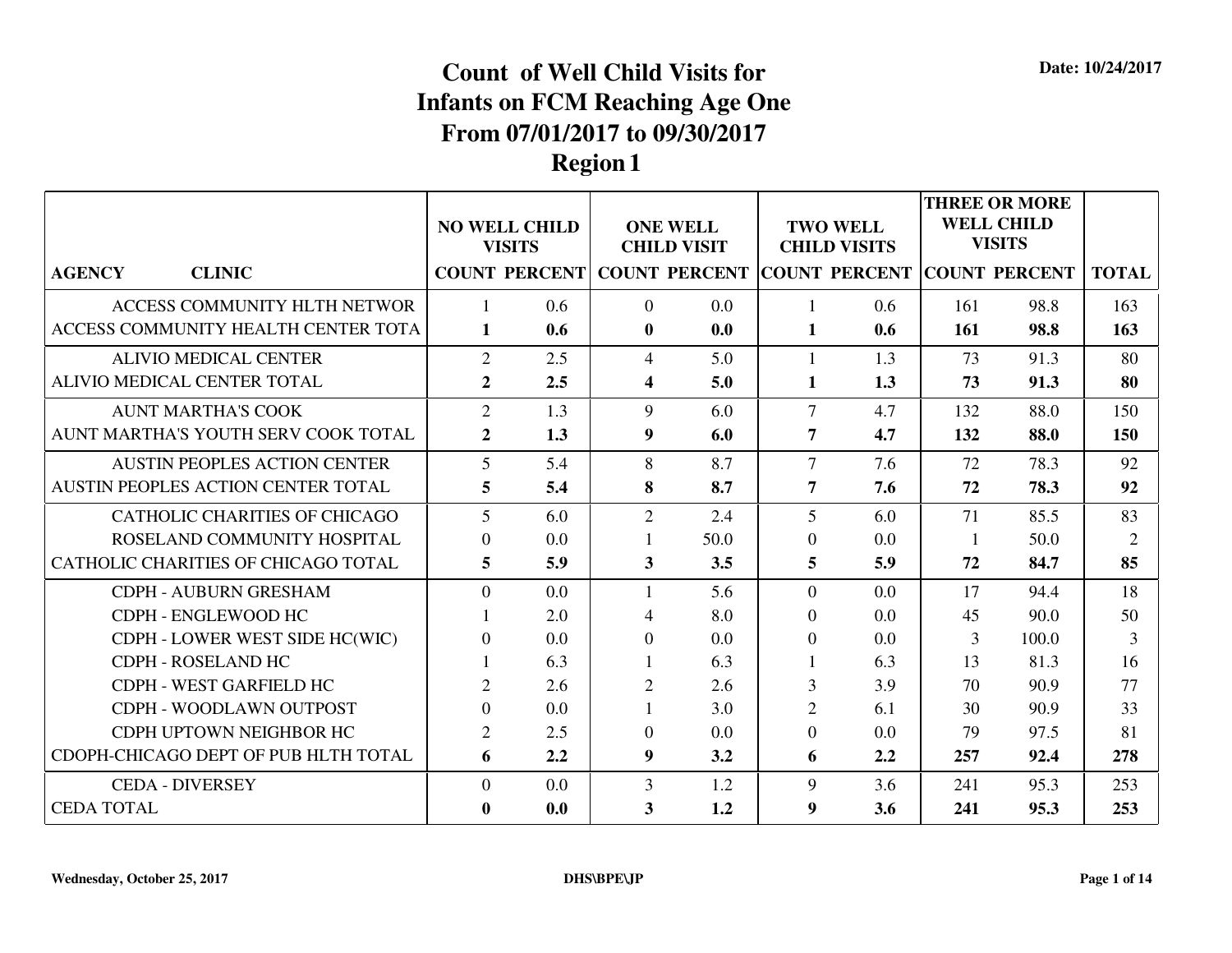|                                      |                 |                                       |                |                                                  |                |                                        |                | <b>THREE OR MORE</b>               |                |
|--------------------------------------|-----------------|---------------------------------------|----------------|--------------------------------------------------|----------------|----------------------------------------|----------------|------------------------------------|----------------|
|                                      |                 | <b>NO WELL CHILD</b><br><b>VISITS</b> |                | <b>ONE WELL</b><br><b>CHILD VISIT</b>            |                | <b>TWO WELL</b><br><b>CHILD VISITS</b> |                | <b>WELL CHILD</b><br><b>VISITS</b> |                |
| <b>CLINIC</b><br><b>AGENCY</b>       |                 |                                       |                | <b>COUNT PERCENT COUNT PERCENT COUNT PERCENT</b> |                |                                        |                | <b>COUNT PERCENT</b>               | <b>TOTAL</b>   |
| <b>COMMUNITY ALTERNATIVES UNLTD</b>  | $\overline{5}$  | 1.0                                   | 17             | 3.5                                              | 20             | 4.1                                    | 447            | 91.4                               | 489            |
| COMMUNITY ALTERNATIVES UNLTD TOTAL   | $5\overline{)}$ | 1.0                                   | 17             | 3.5                                              | 20             | 4.1                                    | 447            | 91.4                               | 489            |
| ERIE FAMILY HC - SUPERIOR ST.        | $\mathbf{1}$    | 0.4                                   | $\overline{7}$ | 2.5                                              | 10             | 3.6                                    | 263            | 93.6                               | 281            |
| ERIE FAMILY HEALTH CENTER TOTAL      | 1               | 0.4                                   | 7              | 2.5                                              | <b>10</b>      | 3.6                                    | 263            | 93.6                               | 281            |
| FIRMAN COMM SRV-ROLLING MEADO        | 26              | 4.4                                   | 42             | 7.1                                              | 49             | 8.3                                    | 476            | 80.3                               | 593            |
| FIRMAN COMMUNITY SERVICES            | 6               | 6.8                                   | 7              | 8.0                                              | 10             | 11.4                                   | 65             | 73.9                               | 88             |
| FIRMAN COMMUNITY SERVICES TOTAL      | 32              | 4.7                                   | 49             | 7.2                                              | 59             | 8.7                                    | 541            | 79.4                               | 681            |
| HUMAN RESOURCES DEV INSTITUTE        | 2               | 1.0                                   | 14             | 6.7                                              | 16             | 7.7                                    | 176            | 84.6                               | 208            |
| HUMAN RESOURCE DEVELOPMENT INS TOT   | $\overline{2}$  | 1.0                                   | 14             | 6.7                                              | 16             | 7.7                                    | 176            | 84.6                               | 208            |
| <b>LAWNDALE CHRISTIAN HC</b>         | $\overline{0}$  | 0.0                                   | 1              | 0.7                                              | $\overline{4}$ | 2.6                                    | 148            | 96.7                               | 153            |
| LAWNDALE CHRISTIAN HC TOTAL          | $\bf{0}$        | 0.0                                   | 1              | 0.7                                              | 4              | 2.6                                    | 148            | 96.7                               | 153            |
| <b>KOMED HOLMAN</b>                  | $\theta$        | 0.0                                   | $\overline{7}$ | 24.1                                             | 3              | 10.3                                   | 19             | 65.5                               | 29             |
| LOUISE LANDAU HEALTH CENTER          | 5               | 55.6                                  | $\overline{0}$ | 0.0                                              | $\overline{2}$ | 22.2                                   | $\overline{2}$ | 22.2                               | 9              |
| <b>NEAR NORTH HS - KOSTNER</b>       | $\overline{4}$  | 28.6                                  | $\Omega$       | 0.0                                              | $\overline{2}$ | 14.3                                   | 8              | 57.1                               | 14             |
| NEAR NORTH SUNNYSIDE HLTH CNT        | $\Omega$        | 0.0                                   | $\Omega$       | 0.0                                              | $\Omega$       | 0.0                                    | $\overline{2}$ | 100.0                              | $\overline{2}$ |
| WINFIELD MOODY HEALTH CENTER         | 12              | 30.0                                  | 5              | 12.5                                             | 6              | 15.0                                   | 17             | 42.5                               | 40             |
| NEAR NORTH HS - WINFIELD MOODY TOTAL | 21              | 22.3                                  | 12             | 12.8                                             | 13             | 13.8                                   | 48             | 51.1                               | 94             |
| <b>SINAI CI-KLING</b>                | 10              | 5.5                                   | $\overline{7}$ | 3.8                                              | 13             | 7.1                                    | 152            | 83.5                               | 182            |
| SINAI-S.KEDZIE/CDPH-WESTSIDEHP       | $\overline{1}$  | 1.6                                   | $\overline{2}$ | 3.3                                              | $\overline{0}$ | 0.0                                    | 58             | 95.1                               | 61             |
| SINAI COMMUNITY INSTITUE TOTAL       | 11              | 4.5                                   | 9              | 3.7                                              | 13             | 5.3                                    | 210            | 86.4                               | 243            |
| WES HEALTH SYSTEM                    | $\theta$        | 0.0                                   | $\overline{4}$ | 4.4                                              | 1              | 1.1                                    | 86             | 94.5                               | 91             |
| WES HEALTH SYSTEM TOTAL              | $\bf{0}$        | 0.0                                   | 4              | 4.4                                              | 1              | 1.1                                    | 86             | 94.5                               | 91             |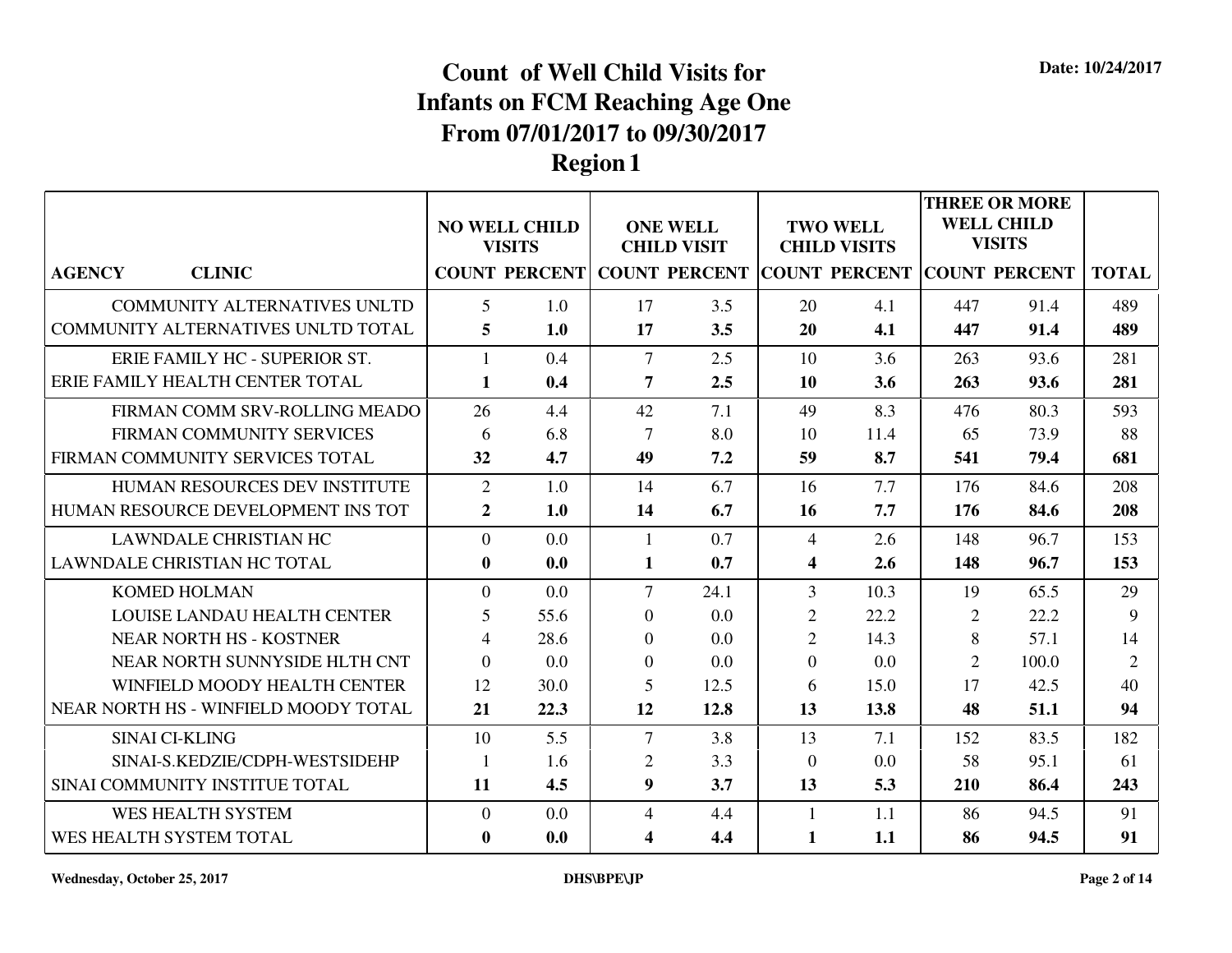|                                | <b>NO WELL CHILD</b><br><b>VISITS</b> |     | <b>ONE WELL</b><br><b>CHILD VISIT</b> |                                                                 |     | <b>TWO WELL</b><br><b>CHILD VISITS</b> | <b>THREE OR MORE</b><br><b>WELL CHILD</b><br><b>VISITS</b> |      |      |
|--------------------------------|---------------------------------------|-----|---------------------------------------|-----------------------------------------------------------------|-----|----------------------------------------|------------------------------------------------------------|------|------|
| <b>AGENCY</b><br><b>CLINIC</b> |                                       |     |                                       | COUNT PERCENT COUNT PERCENT COUNT PERCENT COUNT PERCENT   TOTAL |     |                                        |                                                            |      |      |
| <b>REGION 1 TOTAL:</b>         | 93                                    | 2.8 | 149                                   | 4.5                                                             | 172 | 5.1                                    | 2927                                                       | 87.6 | 3341 |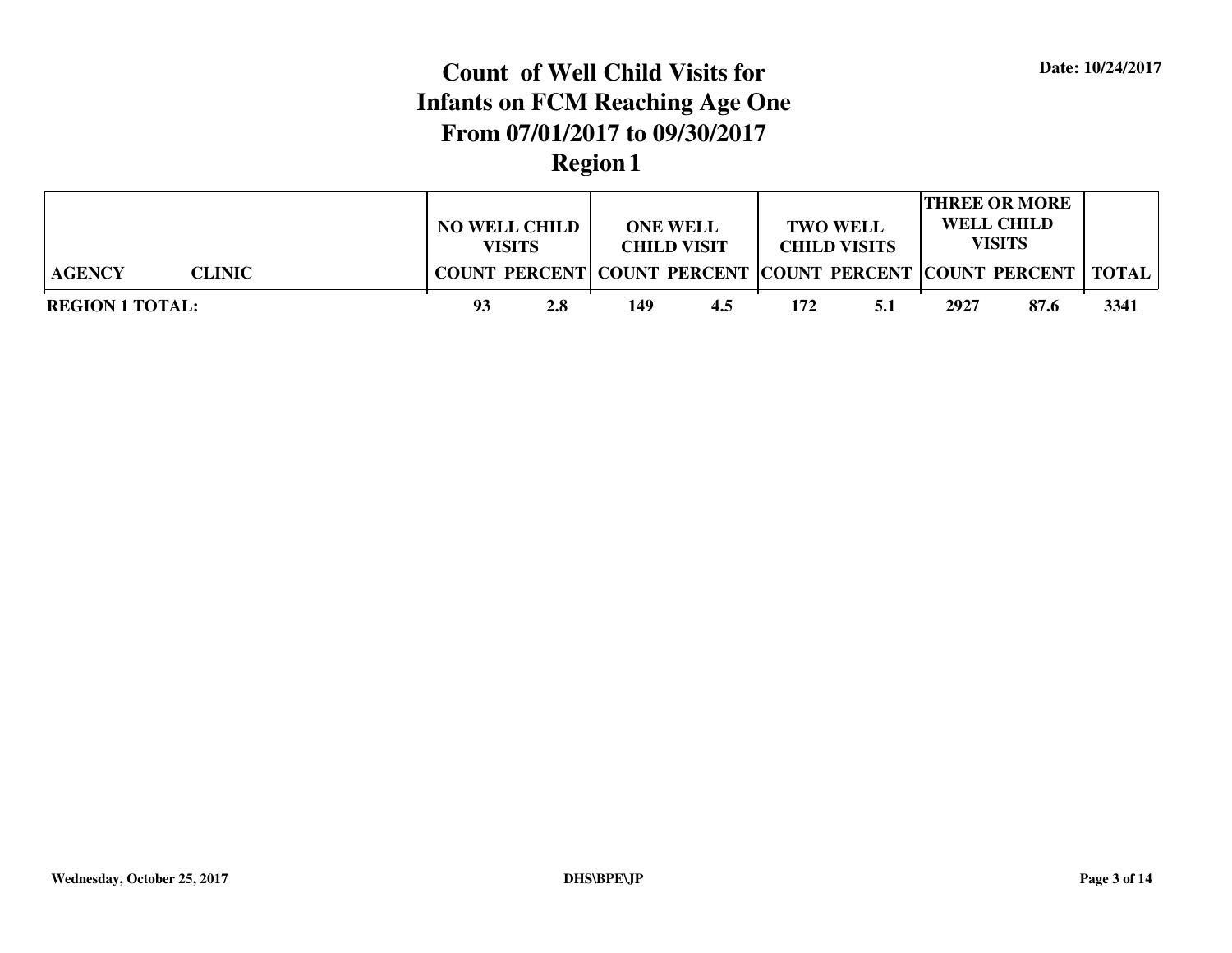|                                             |                         | <b>NO WELL CHILD</b><br><b>VISITS</b> |                         | <b>ONE WELL</b><br><b>CHILD VISIT</b> |                         | <b>TWO WELL</b><br><b>CHILD VISITS</b>           |     | <b>THREE OR MORE</b><br><b>WELL CHILD</b><br><b>VISITS</b> |              |
|---------------------------------------------|-------------------------|---------------------------------------|-------------------------|---------------------------------------|-------------------------|--------------------------------------------------|-----|------------------------------------------------------------|--------------|
| <b>AGENCY</b><br><b>CLINIC</b>              |                         | <b>COUNT PERCENT</b>                  |                         |                                       |                         | <b>COUNT PERCENT COUNT PERCENT COUNT PERCENT</b> |     |                                                            | <b>TOTAL</b> |
| <b>AUNT MARTHA'S AURORA</b>                 |                         | 1.4                                   | $\overline{2}$          | 2.9                                   | 2                       | 2.9                                              | 64  | 92.8                                                       | 69           |
| <b>AUNT MARTHA'S CARPENTERSVILLE</b>        | $\theta$                | 0.0                                   | $\overline{0}$          | 0.0                                   | $\overline{2}$          | 4.0                                              | 48  | 96.0                                                       | 50           |
| AUNT MARTHA'S YOUTH SERV KANE TOTAL         | 1                       | 0.8                                   | $\overline{2}$          | 1.7                                   | $\overline{\mathbf{4}}$ | 3.4                                              | 112 | 94.1                                                       | 119          |
| <b>BOONE CHD</b>                            | $\overline{2}$          | 3.1                                   | 2                       | 3.1                                   | $\overline{4}$          | 6.3                                              | 56  | 87.5                                                       | 64           |
| <b>BOONE CHD TOTAL</b>                      | $\overline{2}$          | 3.1                                   | $\overline{2}$          | 3.1                                   | $\overline{\mathbf{4}}$ | 6.3                                              | 56  | 87.5                                                       | 64           |
| <b>CARROLL CHD</b>                          | $\Omega$                | 0.0                                   | $\theta$                | 0.0                                   | $\Omega$                | 0.0                                              | 11  | 100.0                                                      | 11           |
| <b>CARROLL CHD TOTAL</b>                    | $\bf{0}$                | 0.0                                   | $\bf{0}$                | 0.0                                   | $\boldsymbol{0}$        | 0.0                                              | 11  | 100.0                                                      | 11           |
| <b>DEKALB CHD</b>                           | $\mathbf{1}$            | 0.7                                   | 3                       | 2.2                                   | 3                       | 2.2                                              | 130 | 94.9                                                       | 137          |
| <b>DEKALB CHD TOTAL</b>                     | 1                       | 0.7                                   | $\overline{\mathbf{3}}$ | 2.2                                   | $\overline{\mathbf{3}}$ | 2.2                                              | 130 | 94.9                                                       | 137          |
| <b>DUPAGE CHD - WHEATON</b>                 | $\mathbf{1}$            | 0.2                                   | $\overline{7}$          | 1.3                                   | 21                      | 4.0                                              | 498 | 94.5                                                       | 527          |
| <b>DUPAGE CHD TOTAL</b>                     | $\mathbf{1}$            | 0.2                                   | 7                       | 1.3                                   | 21                      | 4.0                                              | 498 | 94.5                                                       | 527          |
| <b>GREATER ELGIN FAMILY CARE CNTR</b>       | $\overline{3}$          | 1.2                                   | 6                       | 2.3                                   | 5                       | 1.9                                              | 246 | 94.6                                                       | 260          |
| <b>GREATER ELGIN FAMILY CARE CNTR TOTAL</b> | $\overline{\mathbf{3}}$ | 1.2                                   | 6                       | 2.3                                   | 5                       | 1.9                                              | 246 | 94.6                                                       | 260          |
| <b>GRUNDY CHD</b>                           | $\overline{2}$          | 7.7                                   | 1                       | 3.8                                   | $\overline{2}$          | 7.7                                              | 21  | 80.8                                                       | 26           |
| <b>GRUNDY CHD TOTAL</b>                     | $\overline{2}$          | 7.7                                   | $\mathbf{1}$            | 3.8                                   | $\overline{2}$          | 7.7                                              | 21  | 80.8                                                       | 26           |
| <b>KANE CDH</b>                             | $\overline{0}$          | 0.0                                   | $\overline{0}$          | 0.0                                   | $\overline{0}$          | 0.0                                              | 15  | 100.0                                                      | 15           |
| <b>KANE CHD TOTAL</b>                       | $\bf{0}$                | 0.0                                   | $\bf{0}$                | 0.0                                   | $\boldsymbol{0}$        | 0.0                                              | 15  | 100.0                                                      | 15           |
| <b>KANKAKEE CHD</b>                         |                         | 0.5                                   | 5                       | 2.6                                   | $\tau$                  | 3.7                                              | 178 | 93.2                                                       | 191          |
| KANKAKEE CHD-BRADLEY TOTAL                  | $\mathbf{1}$            | 0.5                                   | 5                       | 2.6                                   | $\overline{7}$          | 3.7                                              | 178 | 93.2                                                       | 191          |
| KENDALL COUNTY HEALTH & HUMA                | 5                       | 7.6                                   | 5                       | 7.6                                   | $\mathbf{1}$            | 1.5                                              | 55  | 83.3                                                       | 66           |
| <b>KENDALL CHD TOTAL</b>                    | 5                       | 7.6                                   | 5                       | 7.6                                   | 1                       | 1.5                                              | 55  | 83.3                                                       | 66           |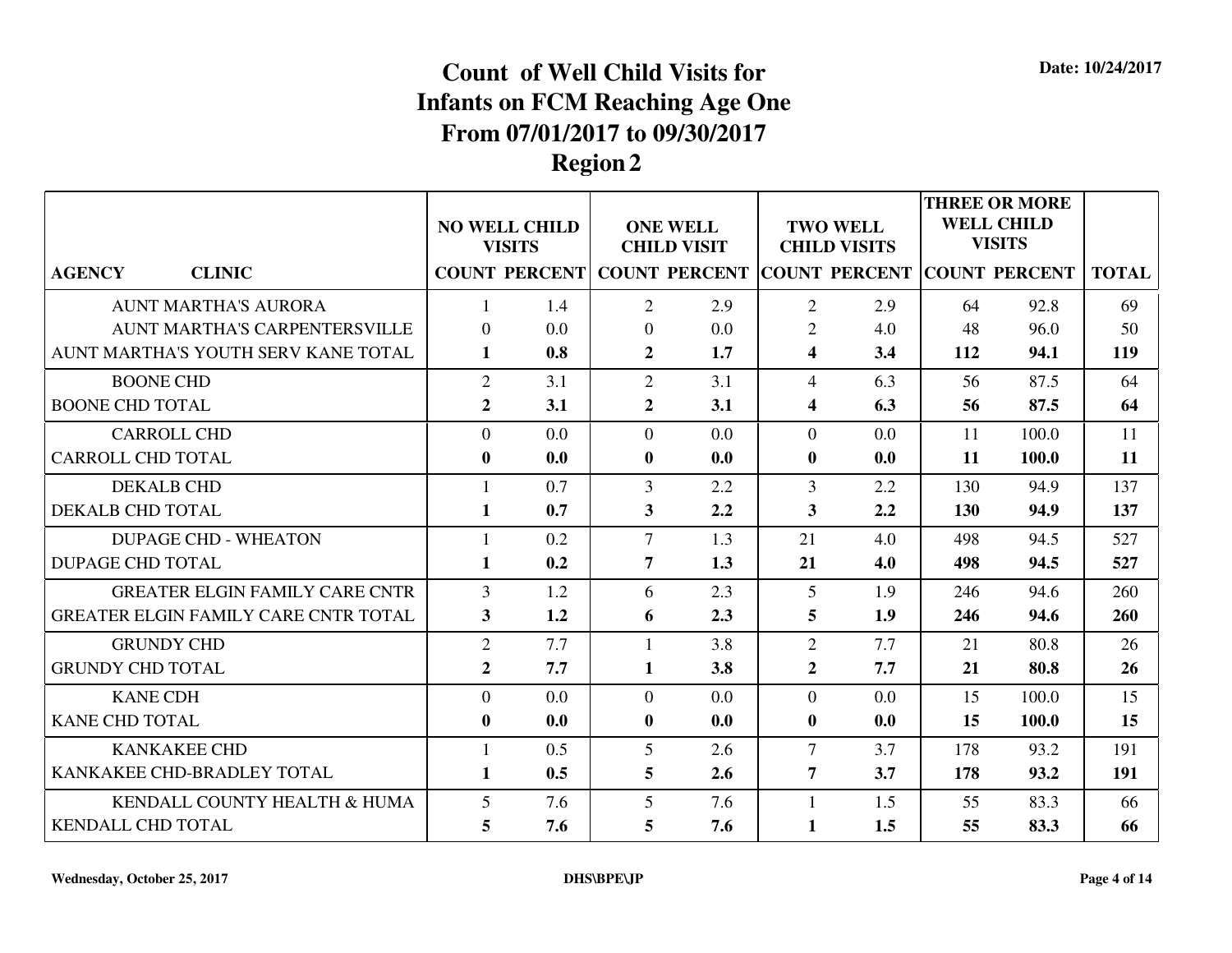|                                |                | <b>NO WELL CHILD</b><br><b>VISITS</b> |                | <b>ONE WELL</b><br><b>CHILD VISIT</b>     |                  | <b>TWO WELL</b><br><b>CHILD VISITS</b> |      | <b>THREE OR MORE</b><br><b>WELL CHILD</b><br><b>VISITS</b> |              |
|--------------------------------|----------------|---------------------------------------|----------------|-------------------------------------------|------------------|----------------------------------------|------|------------------------------------------------------------|--------------|
| <b>CLINIC</b><br><b>AGENCY</b> |                | <b>COUNT PERCENT</b>                  |                | COUNT PERCENT COUNT PERCENT COUNT PERCENT |                  |                                        |      |                                                            | <b>TOTAL</b> |
| <b>LAKE CHD - GRAND</b>        | 47             | 6.4                                   | 36             | 4.9                                       | 60               | 8.2                                    | 591  | 80.5                                                       | 734          |
| <b>LAKE CHD TOTAL</b>          | 47             | 6.4                                   | 36             | 4.9                                       | 60               | 8.2                                    | 591  | 80.5                                                       | 734          |
| <b>LEE CHD</b>                 | $\overline{0}$ | 0.0                                   | $\overline{0}$ | 0.0                                       | $\mathbf{1}$     | 2.8                                    | 35   | 97.2                                                       | 36           |
| <b>LEE CHD TOTAL</b>           | $\bf{0}$       | 0.0                                   | $\bf{0}$       | 0.0                                       | $\mathbf{1}$     | 2.8                                    | 35   | 97.2                                                       | 36           |
| MCHENRY CHD                    | $\overline{0}$ | 0.0                                   | 1              | 0.5                                       | 3                | 1.6                                    | 184  | 97.9                                                       | 188          |
| MCHENRY CHD TOTAL              | $\bf{0}$       | 0.0                                   | 1              | 0.5                                       | 3                | 1.6                                    | 184  | 97.9                                                       | 188          |
| <b>OGLE CHD - OREGON</b>       | $\overline{2}$ | 11.8                                  | $\theta$       | 0.0                                       | $\Omega$         | 0.0                                    | 15   | 88.2                                                       | 17           |
| <b>OGLE CHD TOTAL</b>          | $\overline{2}$ | 11.8                                  | $\bf{0}$       | 0.0                                       | $\boldsymbol{0}$ | 0.0                                    | 15   | 88.2                                                       | 17           |
| <b>STEPHENSON CHD</b>          | $\Omega$       | 0.0                                   | $\Omega$       | 0.0                                       | $\Omega$         | 0.0                                    | 78   | 100.0                                                      | 78           |
| STEPHENSON CHD TOTAL           | $\bf{0}$       | 0.0                                   | $\bf{0}$       | 0.0                                       | $\bf{0}$         | 0.0                                    | 78   | 100.0                                                      | 78           |
| VNA FOX VALLEY - KANE          |                | 0.2                                   | 16             | 3.9                                       | 17               | 4.1                                    | 379  | 91.8                                                       | 413          |
| VNA FOX VALLEY TOTAL           | 1              | 0.2                                   | 16             | 3.9                                       | 17               | 4.1                                    | 379  | 91.8                                                       | 413          |
| <b>WHITESIDE CHD</b>           | $\overline{3}$ | 3.0                                   | 9              | 8.9                                       | $\overline{7}$   | 6.9                                    | 82   | 81.2                                                       | 101          |
| WHITESIDE CHD TOTAL            | 3              | 3.0                                   | 9              | 8.9                                       | 7                | 6.9                                    | 82   | 81.2                                                       | 101          |
| WILL CHD                       | $\overline{0}$ | 0.0                                   | $\theta$       | 0.0                                       | $\mathbf{1}$     | 2.6                                    | 38   | 97.4                                                       | 39           |
| WILL CHD TOTAL                 | $\bf{0}$       | 0.0                                   | $\bf{0}$       | 0.0                                       | $\mathbf{1}$     | 2.6                                    | 38   | 97.4                                                       | 39           |
| <b>WINNEBAGO CHD</b>           |                | 2.4                                   | $\overline{2}$ | 4.9                                       | 1                | 2.4                                    | 37   | 90.2                                                       | 41           |
| WINNEBAGO CHD TOTAL            | 1              | 2.4                                   | $\mathbf{2}$   | 4.9                                       | 1                | $2.4\phantom{0}$                       | 37   | 90.2                                                       | 41           |
| <b>REGION 2 TOTAL:</b>         | 70             | 2.3                                   | 95             | 3.1                                       | 137              | 4.5                                    | 2761 | 90.1                                                       | 3063         |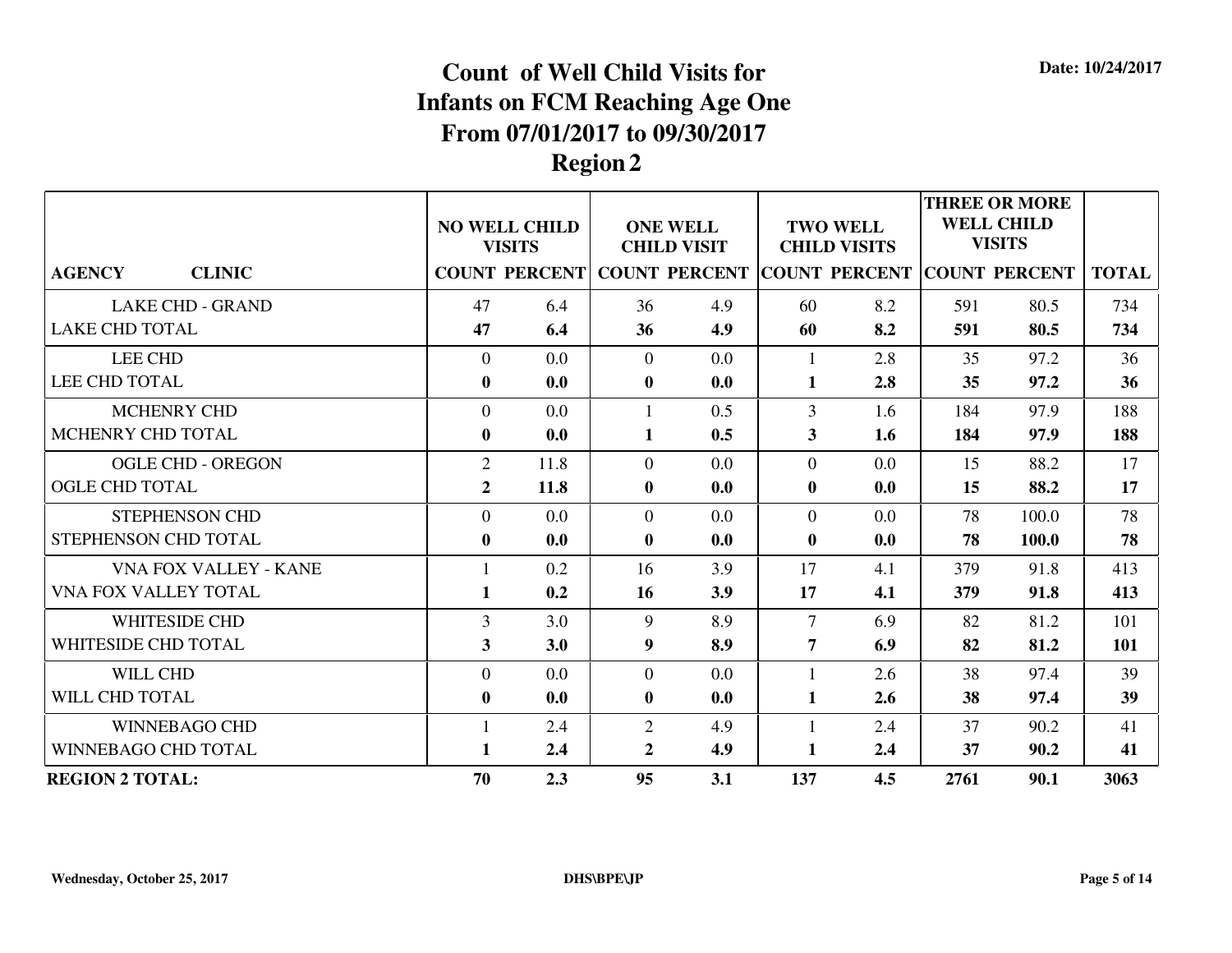|                                |                  | <b>NO WELL CHILD</b><br><b>VISITS</b> |                         | <b>ONE WELL</b><br><b>CHILD VISIT</b> |                  | <b>TWO WELL</b><br><b>CHILD VISITS</b>    |     | <b>THREE OR MORE</b><br><b>WELL CHILD</b><br><b>VISITS</b> |              |
|--------------------------------|------------------|---------------------------------------|-------------------------|---------------------------------------|------------------|-------------------------------------------|-----|------------------------------------------------------------|--------------|
| <b>AGENCY</b><br><b>CLINIC</b> |                  | <b>COUNT PERCENT</b>                  |                         |                                       |                  | COUNT PERCENT COUNT PERCENT COUNT PERCENT |     |                                                            | <b>TOTAL</b> |
| CHAMPAIGN-URBANA PHD - CHAMPA  |                  | 0.6                                   | 3                       | 1.7                                   | 8                | 4.4                                       | 168 | 93.3                                                       | 180          |
| <b>IROQUOIS COUNTY</b>         | $\Omega$         | 0.0                                   | $\overline{2}$          | 10.0                                  | $\overline{0}$   | 0.0                                       | 18  | 90.0                                                       | 20           |
| CHAMPAIGN-URBANA PHD TOTAL     | $\mathbf{1}$     | 0.5                                   | 5                       | 2.5                                   | 8                | 4.0                                       | 186 | 93.0                                                       | 200          |
| <b>FORD CHD</b>                | $\overline{0}$   | 0.0                                   | $\overline{0}$          | 0.0                                   | $\mathbf{1}$     | 4.3                                       | 22  | 95.7                                                       | 23           |
| <b>FORD CHD TOTAL</b>          | $\bf{0}$         | 0.0                                   | $\bf{0}$                | 0.0                                   | $\mathbf{1}$     | 4.3                                       | 22  | 95.7                                                       | 23           |
| <b>FULTON CHD</b>              | $\overline{0}$   | 0.0                                   |                         | 2.5                                   | $\Omega$         | 0.0                                       | 39  | 97.5                                                       | 40           |
| <b>FULTON CHD - ASTORIA</b>    |                  | 20.0                                  | $\boldsymbol{0}$        | 0.0                                   | $\mathbf{1}$     | 20.0                                      | 3   | 60.0                                                       | 5            |
| <b>FULTON CHD TOTAL</b>        | $\mathbf{1}$     | 2.2                                   | $\mathbf{1}$            | 2.2                                   | $\mathbf{1}$     | 2.2                                       | 42  | 93.3                                                       | 45           |
| <b>HENDERSON CHD</b>           | $\overline{0}$   | 0.0                                   | $\overline{0}$          | 0.0                                   | $\overline{0}$   | 0.0                                       | 6   | 100.0                                                      | 6            |
| HENDERSON CHD TOTAL            | $\boldsymbol{0}$ | 0.0                                   | $\bf{0}$                | 0.0                                   | $\boldsymbol{0}$ | 0.0                                       | 6   | 100.0                                                      | 6            |
| <b>HENRY CHD</b>               | $\mathbf{1}$     | 2.2                                   | $\overline{2}$          | 4.3                                   | $\Omega$         | 0.0                                       | 43  | 93.5                                                       | 46           |
| HENRY CHD - COLONA             | $\boldsymbol{0}$ | 0.0                                   |                         | 9.1                                   | $\mathbf{0}$     | 0.0                                       | 10  | 90.9                                                       | 11           |
| HENRY CHD TOTAL                | $\mathbf{1}$     | 1.8                                   | $\overline{\mathbf{3}}$ | 5.3                                   | $\bf{0}$         | 0.0                                       | 53  | 93.0                                                       | 57           |
| <b>KNOX CHD</b>                | $\Omega$         | 0.0                                   | $\theta$                | 0.0                                   | $\Omega$         | 0.0                                       | 47  | 100.0                                                      | 47           |
| <b>KNOX CHD TOTAL</b>          | $\bf{0}$         | 0.0                                   | $\bf{0}$                | 0.0                                   | $\bf{0}$         | 0.0                                       | 47  | 100.0                                                      | 47           |
| <b>LASALLE CHD</b>             |                  | 0.8                                   | $\overline{2}$          | 1.5                                   | 5                | 3.8                                       | 124 | 93.9                                                       | 132          |
| <b>LASALLE CHD TOTAL</b>       | $\mathbf{1}$     | 0.8                                   | $\overline{2}$          | 1.5                                   | 5                | 3.8                                       | 124 | 93.9                                                       | 132          |
| <b>LIVINGSTON CHD</b>          | $\overline{2}$   | 5.1                                   | $\overline{3}$          | 7.7                                   | $\overline{2}$   | 5.1                                       | 32  | 82.1                                                       | 39           |
| <b>LIVINGSTON CHD TOTAL</b>    | $\overline{2}$   | 5.1                                   | 3                       | 7.7                                   | $\mathbf{2}$     | 5.1                                       | 32  | 82.1                                                       | 39           |
| <b>MARSHALL CHD</b>            | $\mathbf{1}$     | 6.3                                   | $\overline{0}$          | 0.0                                   | $\mathbf{1}$     | 6.3                                       | 14  | 87.5                                                       | 16           |
| MARSHALL CHD TOTAL             | $\mathbf{1}$     | 6.3                                   | $\bf{0}$                | 0.0                                   | 1                | 6.3                                       | 14  | 87.5                                                       | 16           |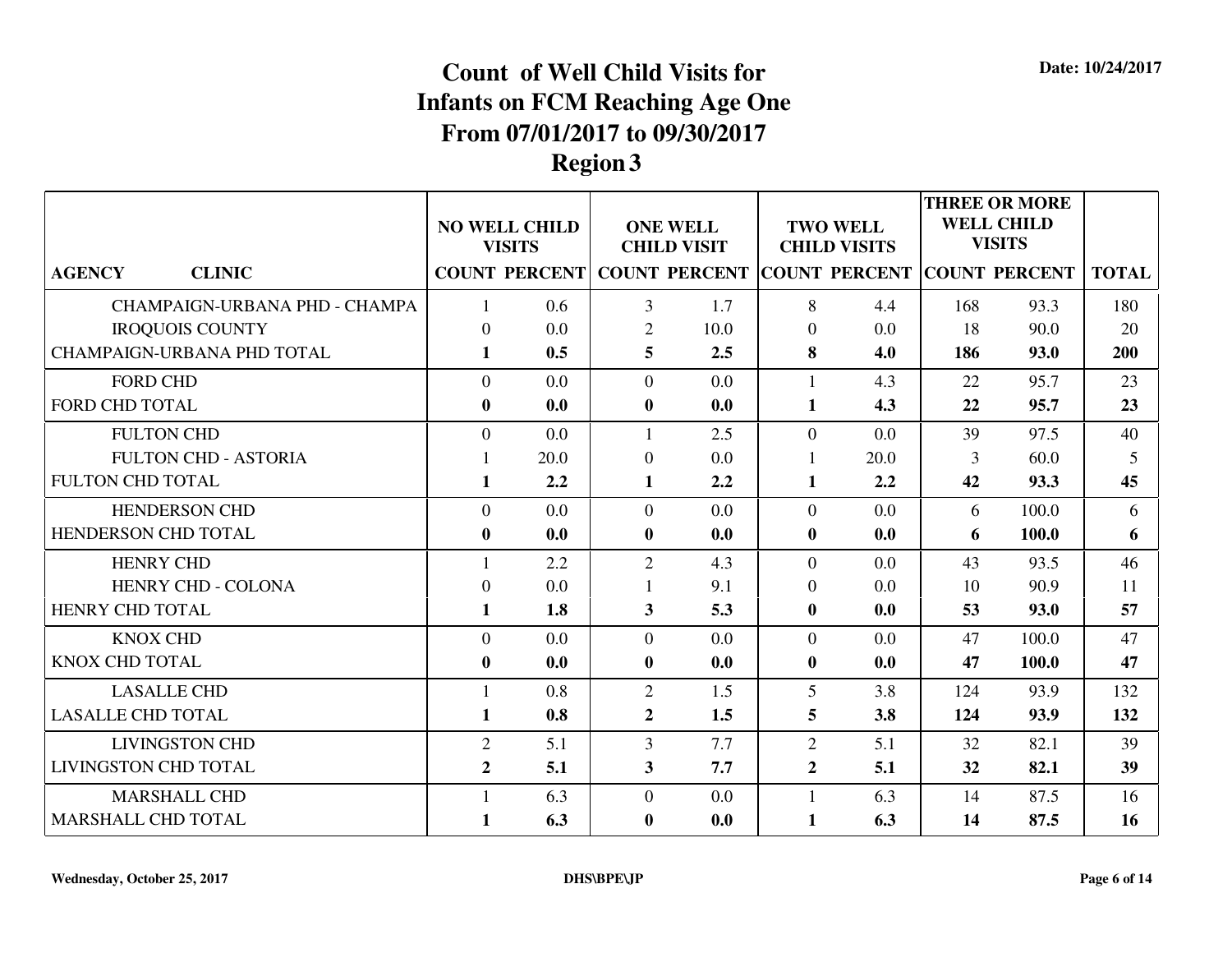|                                 | <b>ONE WELL</b><br><b>NO WELL CHILD</b><br><b>VISITS</b><br><b>CHILD VISIT</b><br>COUNT PERCENT COUNT PERCENT COUNT PERCENT COUNT PERCENT |      |                | <b>TWO WELL</b><br><b>CHILD VISITS</b> |                         | <b>THREE OR MORE</b><br><b>WELL CHILD</b><br><b>VISITS</b> |                |       |                |
|---------------------------------|-------------------------------------------------------------------------------------------------------------------------------------------|------|----------------|----------------------------------------|-------------------------|------------------------------------------------------------|----------------|-------|----------------|
| <b>CLINIC</b><br><b>AGENCY</b>  |                                                                                                                                           |      |                |                                        |                         |                                                            |                |       | <b>TOTAL</b>   |
| <b>MASON CHD</b>                | $\overline{2}$                                                                                                                            | 14.3 | 2              | 14.3                                   | $\Omega$                | 0.0                                                        | 10             | 71.4  | 14             |
| <b>MASON CHD TOTAL</b>          | $\overline{2}$                                                                                                                            | 14.3 | $\mathbf{2}$   | 14.3                                   | $\bf{0}$                | 0.0                                                        | 10             | 71.4  | 14             |
| <b>MCLEAN CHD</b>               | 9                                                                                                                                         | 4.8  | 6              | 3.2                                    | 5                       | 2.7                                                        | 168            | 89.4  | 188            |
| <b>MCLEAN CHD TOTAL</b>         | 9                                                                                                                                         | 4.8  | 6              | 3.2                                    | 5                       | 2.7                                                        | 168            | 89.4  | 188            |
| <b>MERCER CHD</b>               | $\overline{0}$                                                                                                                            | 0.0  | $\overline{2}$ | 10.0                                   | 3                       | 15.0                                                       | 15             | 75.0  | 20             |
| MERCER CHD TOTAL                | $\bf{0}$                                                                                                                                  | 0.0  | $\overline{2}$ | <b>10.0</b>                            | 3                       | 15.0                                                       | 15             | 75.0  | 20             |
| PUTNAM CHD                      | $\overline{0}$                                                                                                                            | 0.0  | $\overline{0}$ | 0.0                                    | $\Omega$                | 0.0                                                        | $\overline{2}$ | 100.0 | 2              |
| PUTNAM CHD TOTAL                | $\bf{0}$                                                                                                                                  | 0.0  | $\bf{0}$       | 0.0                                    | $\bf{0}$                | 0.0                                                        | $\overline{2}$ | 100.0 | $\overline{2}$ |
| ROCK ISLAND CHD                 | 6                                                                                                                                         | 2.5  | 13             | 5.5                                    | 17                      | 7.1                                                        | 202            | 84.9  | 238            |
| <b>ROCK ISLAND CHD - MOLINE</b> | $\overline{2}$                                                                                                                            | 3.8  | 3              | 5.8                                    | 12                      | 23.1                                                       | 35             | 67.3  | 52             |
| ROCK ISLAND CHD TOTAL           | 8                                                                                                                                         | 2.8  | 16             | 5.5                                    | 29                      | <b>10.0</b>                                                | 237            | 81.7  | 290            |
| <b>TASC</b>                     | $\overline{0}$                                                                                                                            | 0.0  | 1              | 1.9                                    | -1                      | 1.9                                                        | 52             | 96.3  | 54             |
| <b>TASC TOTAL</b>               | $\bf{0}$                                                                                                                                  | 0.0  | $\mathbf{1}$   | 1.9                                    | $\mathbf{1}$            | 1.9                                                        | 52             | 96.3  | 54             |
| <b>TAZEWELL CHD</b>             | 4                                                                                                                                         | 3.9  | 5              | 4.9                                    | $\overline{4}$          | 3.9                                                        | 89             | 87.3  | 102            |
| <b>TAZEWELL CHD TOTAL</b>       | 4                                                                                                                                         | 3.9  | 5              | 4.9                                    | $\overline{\mathbf{4}}$ | 3.9                                                        | 89             | 87.3  | 102            |
| <b>WARREN CHD</b>               | $\overline{0}$                                                                                                                            | 0.0  | $\mathbf{1}$   | 2.9                                    | $\overline{2}$          | 5.7                                                        | 32             | 91.4  | 35             |
| <b>WARREN CHD TOTAL</b>         | $\bf{0}$                                                                                                                                  | 0.0  | 1              | 2.9                                    | $\overline{2}$          | 5.7                                                        | 32             | 91.4  | 35             |
| <b>REGION 3 TOTAL:</b>          | 30                                                                                                                                        | 2.4  | 47             | 3.7                                    | 62                      | 4.9                                                        | 1131           | 89.1  | 1270           |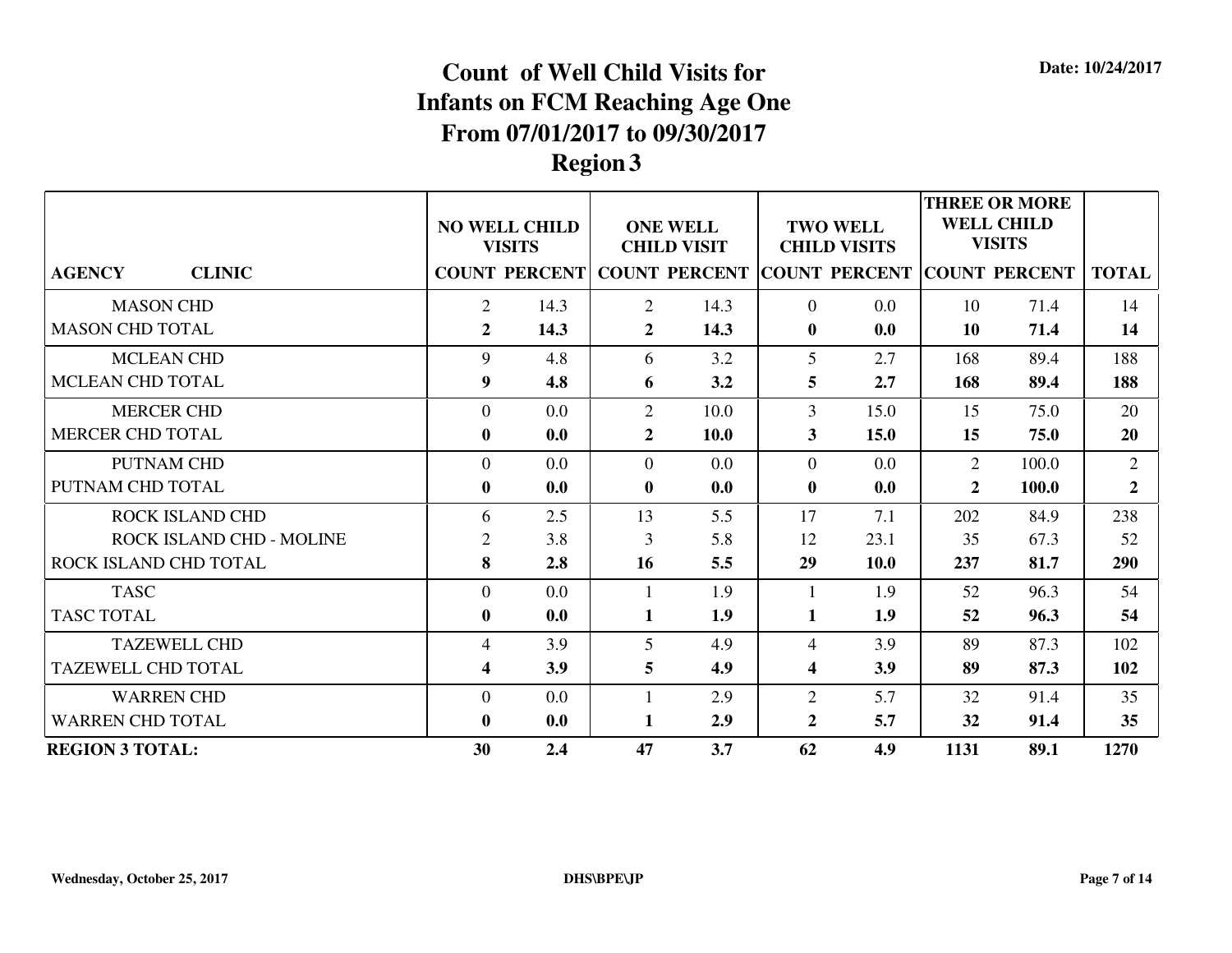|                                |                         | <b>NO WELL CHILD</b><br><b>VISITS</b> |                | <b>ONE WELL</b><br><b>CHILD VISIT</b> |                         | <b>TWO WELL</b><br><b>CHILD VISITS</b>                          |                | <b>THREE OR MORE</b><br><b>WELL CHILD</b><br><b>VISITS</b> |                |
|--------------------------------|-------------------------|---------------------------------------|----------------|---------------------------------------|-------------------------|-----------------------------------------------------------------|----------------|------------------------------------------------------------|----------------|
| <b>CLINIC</b><br><b>AGENCY</b> |                         |                                       |                |                                       |                         | COUNT PERCENT COUNT PERCENT COUNT PERCENT COUNT PERCENT   TOTAL |                |                                                            |                |
| <b>ADAMS CHD</b>               | $\overline{4}$          | 3.7                                   | $\overline{0}$ | 0.0                                   | 4                       | 3.7                                                             | 99             | 92.5                                                       | 107            |
| <b>ADAMS CHD TOTAL</b>         | $\overline{\mathbf{4}}$ | 3.7                                   | $\mathbf{0}$   | 0.0                                   | $\overline{\mathbf{4}}$ | 3.7                                                             | 99             | 92.5                                                       | 107            |
| <b>BROWN CHD</b>               | $\theta$                | 0.0                                   | $\Omega$       | 0.0                                   | $\mathbf{1}$            | 12.5                                                            | $\tau$         | 87.5                                                       | 8              |
| <b>BROWN CHD TOTAL</b>         | $\bf{0}$                | 0.0                                   | $\bf{0}$       | 0.0                                   | 1                       | 12.5                                                            | $\overline{7}$ | 87.5                                                       | 8              |
| <b>CALHOUN CHD</b>             | $\overline{0}$          | 0.0                                   | $\overline{0}$ | 0.0                                   | $\Omega$                | 0.0                                                             | 1              | 100.0                                                      |                |
| <b>CALHOUN CHD TOTAL</b>       | $\bf{0}$                | 0.0                                   | $\bf{0}$       | 0.0                                   | $\bf{0}$                | 0.0                                                             | 1              | 100.0                                                      | 1              |
| <b>CASS CHD - BEARDSTOWN</b>   | $\overline{0}$          | 0.0                                   | $\overline{0}$ | 0.0                                   | $\overline{0}$          | 0.0                                                             | 18             | 100.0                                                      | 18             |
| <b>CASS CHD - VIRGINIA</b>     | $\Omega$                | 0.0                                   | $\theta$       | 0.0                                   | $\Omega$                | 0.0                                                             | 3              | 100.0                                                      | 3              |
| <b>CASS CHD TOTAL</b>          | $\mathbf{0}$            | 0.0                                   | $\mathbf{0}$   | 0.0                                   | $\bf{0}$                | 0.0                                                             | 21             | 100.0                                                      | 21             |
| <b>CHRISTIAN CHD</b>           | $\theta$                | 0.0                                   | $\theta$       | 0.0                                   | 6                       | 15.0                                                            | 34             | 85.0                                                       | 40             |
| <b>CHRISTIAN CHD TOTAL</b>     | $\bf{0}$                | 0.0                                   | $\bf{0}$       | 0.0                                   | 6                       | 15.0                                                            | 34             | 85.0                                                       | 40             |
| <b>CLARK CHD</b>               | $\overline{0}$          | 0.0                                   | $\mathbf{1}$   | 4.2                                   | $\overline{2}$          | 8.3                                                             | 21             | 87.5                                                       | 24             |
| <b>CLARK CHD TOTAL</b>         | $\bf{0}$                | 0.0                                   | 1              | 4.2                                   | $\overline{2}$          | 8.3                                                             | 21             | 87.5                                                       | 24             |
| <b>COLES CHD</b>               | $\overline{2}$          | 2.6                                   | $\overline{0}$ | 0.0                                   | $\overline{3}$          | 3.9                                                             | 71             | 93.4                                                       | 76             |
| <b>COLES CHD TOTAL</b>         | $\overline{2}$          | 2.6                                   | $\mathbf{0}$   | 0.0                                   | 3                       | 3.9                                                             | 71             | 93.4                                                       | 76             |
| <b>CUMBERLAND CHD</b>          | $\Omega$                | 0.0                                   | $\overline{0}$ | 0.0                                   | $\overline{2}$          | 28.6                                                            | 5              | 71.4                                                       | $\overline{7}$ |
| <b>CUMBERLAND CHD TOTAL</b>    | $\bf{0}$                | 0.0                                   | $\bf{0}$       | 0.0                                   | $\overline{2}$          | 28.6                                                            | 5              | 71.4                                                       | 7              |
| DEWITT/PIATT BI CHD - PIATT    | $\overline{0}$          | 0.0                                   | $\overline{0}$ | 0.0                                   | $\overline{0}$          | 0.0                                                             | 6              | 100.0                                                      | 6              |
| DEWITT-PIATT BI CHD - DEWITT   | $\Omega$                | 0.0                                   | $\theta$       | 0.0                                   | $\overline{0}$          | 0.0                                                             | 8              | 100.0                                                      | 8              |
| DEWITT-PIATT BI-CHD TOTAL      | $\bf{0}$                | 0.0                                   | $\bf{0}$       | 0.0                                   | $\bf{0}$                | 0.0                                                             | 14             | 100.0                                                      | 14             |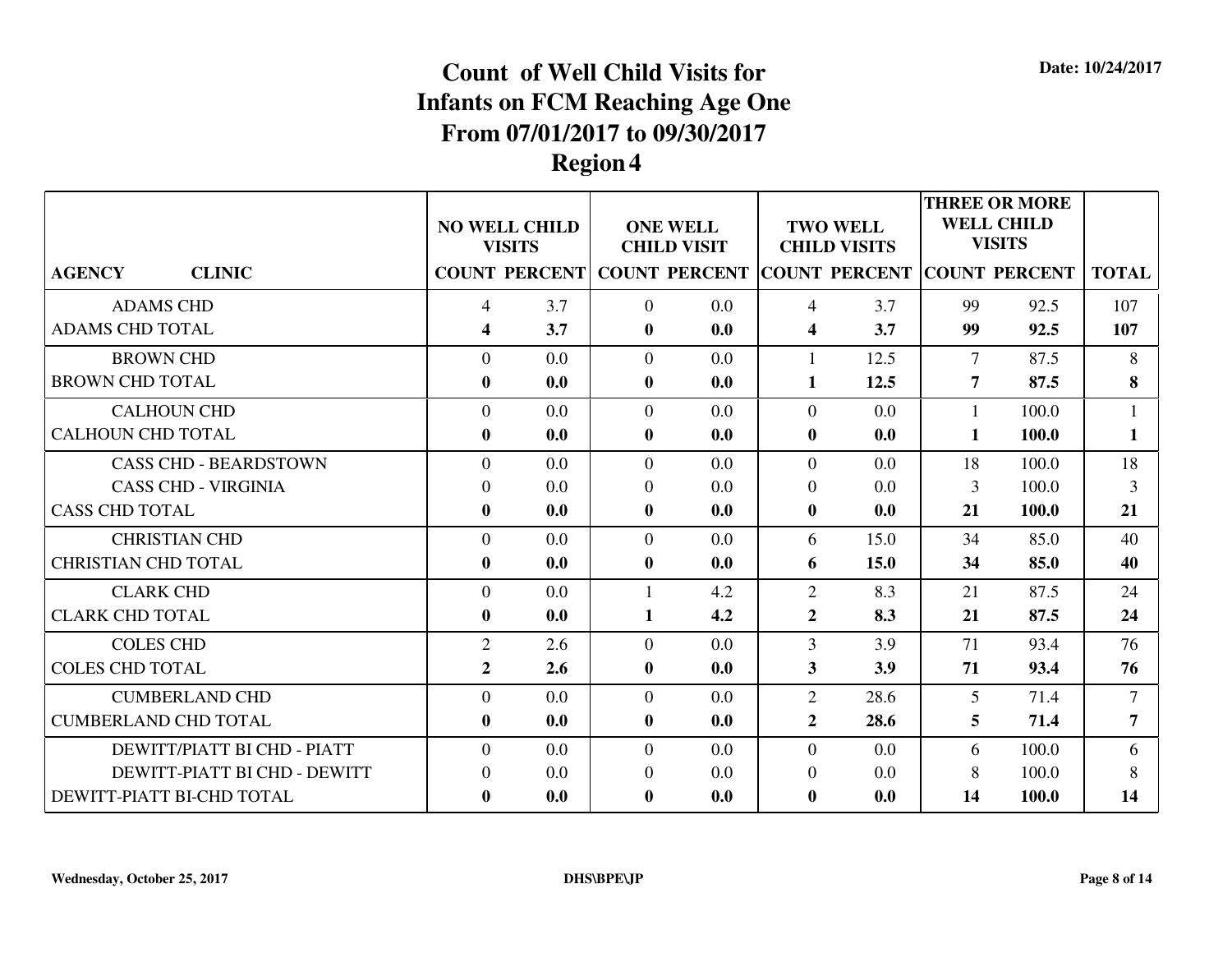|                                |                         | <b>NO WELL CHILD</b>                  |                | <b>ONE WELL</b>    |                  | <b>TWO WELL</b>                                                         |    | <b>THREE OR MORE</b><br><b>WELL CHILD</b><br><b>VISITS</b> |              |
|--------------------------------|-------------------------|---------------------------------------|----------------|--------------------|------------------|-------------------------------------------------------------------------|----|------------------------------------------------------------|--------------|
| <b>AGENCY</b><br><b>CLINIC</b> |                         | <b>VISITS</b><br><b>COUNT PERCENT</b> |                | <b>CHILD VISIT</b> |                  | <b>CHILD VISITS</b><br><b>COUNT PERCENT COUNT PERCENT COUNT PERCENT</b> |    |                                                            | <b>TOTAL</b> |
| <b>DOUGLAS CHD</b>             | $\Omega$                | 0.0                                   | $\overline{0}$ | 0.0                | $\theta$         | 0.0                                                                     | 12 | 100.0                                                      | 12           |
| <b>DOUGLAS CHD TOTAL</b>       | $\bf{0}$                | 0.0                                   | $\mathbf{0}$   | 0.0                | $\bf{0}$         | 0.0                                                                     | 12 | 100.0                                                      | 12           |
| <b>EDGAR CHD</b>               | 3                       | 12.0                                  | $\overline{0}$ | 0.0                | 1                | 4.0                                                                     | 21 | 84.0                                                       | 25           |
| <b>EDGAR CHD TOTAL</b>         | $\overline{\mathbf{3}}$ | 12.0                                  | $\bf{0}$       | 0.0                | 1                | 4.0                                                                     | 21 | 84.0                                                       | 25           |
| <b>EFFINGHAM CHD</b>           | $\overline{0}$          | 0.0                                   | $\overline{0}$ | 0.0                | $\overline{0}$   | 0.0                                                                     | 27 | 100.0                                                      | 27           |
| EFFINGHAM CHD TOTAL            | $\bf{0}$                | 0.0                                   | $\mathbf{0}$   | 0.0                | $\bf{0}$         | 0.0                                                                     | 27 | 100.0                                                      | 27           |
| <b>GREENE CHD</b>              | $\overline{0}$          | 0.0                                   | $\overline{0}$ | 0.0                | $\overline{0}$   | 0.0                                                                     | 12 | 100.0                                                      | 12           |
| <b>GREENE CHD TOTAL</b>        | $\boldsymbol{0}$        | 0.0                                   | $\bf{0}$       | 0.0                | $\boldsymbol{0}$ | 0.0                                                                     | 12 | 100.0                                                      | 12           |
| <b>JERSEY CHD</b>              | $\overline{0}$          | 0.0                                   | $\overline{0}$ | 0.0                | 1                | 4.0                                                                     | 24 | 96.0                                                       | 25           |
| <b>JERSEY CHD TOTAL</b>        | $\bf{0}$                | 0.0                                   | $\mathbf{0}$   | 0.0                | $\mathbf{1}$     | 4.0                                                                     | 24 | 96.0                                                       | 25           |
| <b>LOGAN CHD</b>               | $\overline{0}$          | 0.0                                   | $\mathbf{1}$   | 3.7                |                  | 3.7                                                                     | 25 | 92.6                                                       | 27           |
| <b>LOGAN CHD TOTAL</b>         | $\bf{0}$                | 0.0                                   | $\mathbf{1}$   | 3.7                | $\mathbf{1}$     | 3.7                                                                     | 25 | 92.6                                                       | 27           |
| <b>MACON CHD</b>               | 2                       | 1.9                                   | 3              | 2.9                | 6                | 5.8                                                                     | 92 | 89.3                                                       | 103          |
| <b>MACON CHD TOTAL</b>         | $\overline{2}$          | 1.9                                   | $\overline{3}$ | 2.9                | 6                | 5.8                                                                     | 92 | 89.3                                                       | 103          |
| MONTGOMERY CHD                 |                         | 4.2                                   | $\overline{0}$ | 0.0                | $\overline{0}$   | 0.0                                                                     | 23 | 95.8                                                       | 24           |
| MONTGOMERY CHD - LITCHFIELD    | $\overline{0}$          | 0.0                                   | $\mathbf{1}$   | 11.1               | $\overline{0}$   | 0.0                                                                     | 8  | 88.9                                                       | 9            |
| MONTGOMERY CHD TOTAL           | $\mathbf{1}$            | 3.0                                   | $\mathbf{1}$   | 3.0                | $\bf{0}$         | 0.0                                                                     | 31 | 93.9                                                       | 33           |
| <b>MORGAN CHD</b>              | $\theta$                | 0.0                                   | $\mathbf{1}$   | 3.2                | 1                | 3.2                                                                     | 29 | 93.5                                                       | 31           |
| MORGAN CHD TOTAL               | $\bf{0}$                | 0.0                                   | 1              | 3.2                | 1                | 3.2                                                                     | 29 | 93.5                                                       | 31           |
| <b>MOULTRIE CHD</b>            | $\overline{0}$          | 0.0                                   | $\overline{0}$ | 0.0                | $\mathbf{0}$     | 0.0                                                                     | 16 | 100.0                                                      | 16           |
| MOULTRIE CHD TOTAL             | $\bf{0}$                | 0.0                                   | $\bf{0}$       | 0.0                | $\bf{0}$         | 0.0                                                                     | 16 | 100.0                                                      | 16           |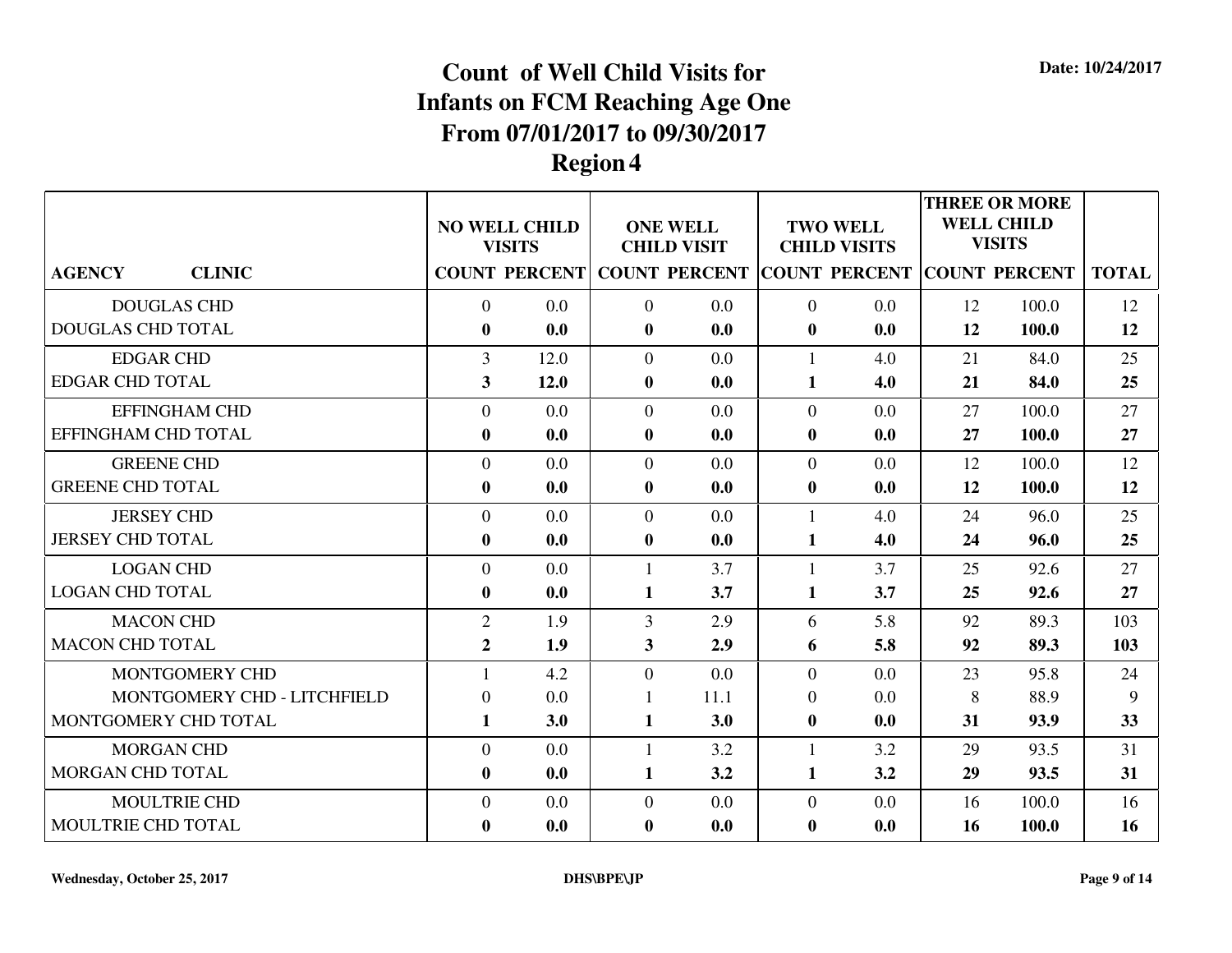|                                | <b>NO WELL CHILD</b><br><b>VISITS</b><br>COUNT PERCENT COUNT PERCENT COUNT PERCENT COUNT PERCENT |                  | <b>ONE WELL</b><br><b>CHILD VISIT</b> |     |              | <b>TWO WELL</b><br><b>CHILD VISITS</b> | <b>THREE OR MORE</b><br><b>WELL CHILD</b><br><b>VISITS</b> |              |                             |
|--------------------------------|--------------------------------------------------------------------------------------------------|------------------|---------------------------------------|-----|--------------|----------------------------------------|------------------------------------------------------------|--------------|-----------------------------|
| <b>CLINIC</b><br><b>AGENCY</b> |                                                                                                  |                  |                                       |     |              |                                        |                                                            |              | <b>TOTAL</b>                |
| PIKE CHD                       | $\theta$                                                                                         | 0.0              | $\overline{0}$                        | 0.0 | $\Omega$     | 0.0                                    | 29                                                         | 100.0        | 29                          |
| PIKE CHD TOTAL                 | $\mathbf{0}$                                                                                     | 0.0              | $\bf{0}$                              | 0.0 | $\mathbf{0}$ | 0.0                                    | 29                                                         | <b>100.0</b> | 29                          |
| <b>SANGAMON CHD</b>            | 2                                                                                                | 0.8              | 10                                    | 4.2 | 14           | 5.8                                    | 214                                                        | 89.2         | 240                         |
| <b>SANGAMON CHD TOTAL</b>      | $\mathbf{2}$                                                                                     | 0.8              | 10                                    | 4.2 | 14           | 5.8                                    | 214                                                        | 89.2         | 240                         |
| <b>SCHUYLER CHD</b>            | $\Omega$                                                                                         | 0.0 <sub>1</sub> | $\Omega$                              | 0.0 | $\Omega$     | 0.0                                    | 2                                                          | 100.0        | $\mathcal{D}_{\mathcal{L}}$ |
| <b>SCHUYLER CHD TOTAL</b>      | $\mathbf{0}$                                                                                     | 0.0              | $\mathbf{0}$                          | 0.0 | $\mathbf{0}$ | 0.0                                    | 2                                                          | <b>100.0</b> | 2                           |
| <b>SCOTT CHD</b>               | $\Omega$                                                                                         | 0.0 <sub>1</sub> | $\Omega$                              | 0.0 | $\Omega$     | 0.0                                    | 3                                                          | 100.0        | 3                           |
| <b>SCOTT CHD TOTAL</b>         | $\mathbf{0}$                                                                                     | 0.0              | $\bf{0}$                              | 0.0 | $\mathbf{0}$ | 0.0                                    | 3                                                          | <b>100.0</b> | 3                           |
| <b>SHELBY CHD</b>              | $\Omega$                                                                                         | 0.0 <sub>1</sub> | $\Omega$                              | 0.0 | $\Omega$     | 0.0                                    | 29                                                         | 100.0        | 29                          |
| <b>SHELBY CHD TOTAL</b>        | $\mathbf{0}$                                                                                     | 0.0              | $\bf{0}$                              | 0.0 | $\bf{0}$     | 0.0                                    | 29                                                         | <b>100.0</b> | 29                          |
| <b>REGION 4 TOTAL:</b>         | 14                                                                                               | 1.5              | 17                                    | 1.9 | 42           | 4.6                                    | 839                                                        | 92.0         | 912                         |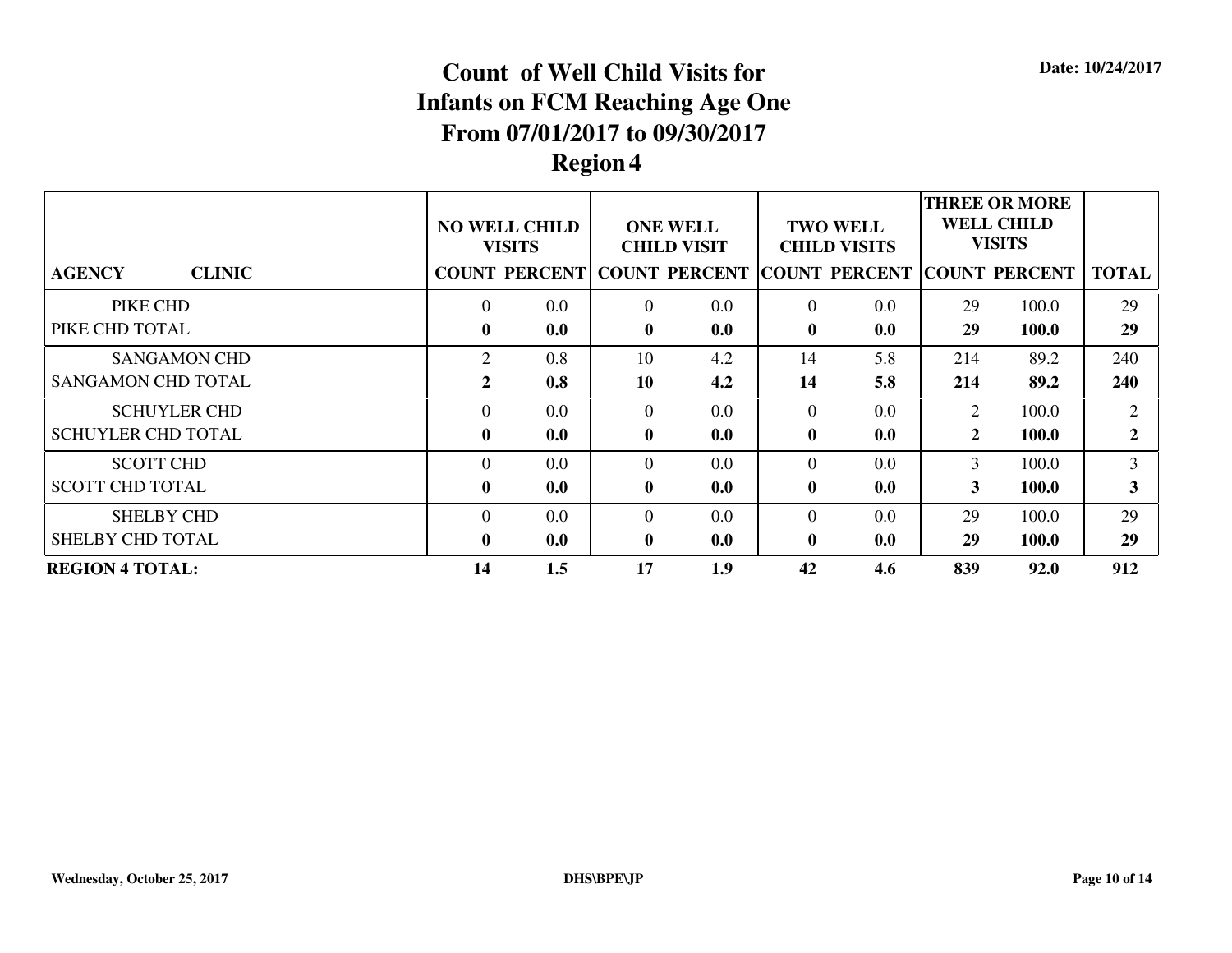|                                     |                | <b>NO WELL CHILD</b><br><b>VISITS</b> |                | <b>ONE WELL</b><br><b>CHILD VISIT</b> |                         | <b>TWO WELL</b><br><b>CHILD VISITS</b> |     | <b>THREE OR MORE</b><br><b>WELL CHILD</b><br><b>VISITS</b> |              |
|-------------------------------------|----------------|---------------------------------------|----------------|---------------------------------------|-------------------------|----------------------------------------|-----|------------------------------------------------------------|--------------|
| <b>CLINIC</b><br><b>AGENCY</b>      |                | <b>COUNT PERCENT</b>                  |                | <b>COUNT PERCENT COUNT PERCENT</b>    |                         |                                        |     | <b>COUNT PERCENT</b>                                       | <b>TOTAL</b> |
| <b>BOND CHD</b>                     | $\overline{0}$ | 0.0                                   | 1              | 3.1                                   | $\overline{2}$          | 6.3                                    | 29  | 90.6                                                       | 32           |
| <b>BOND CHD TOTAL</b>               | $\bf{0}$       | 0.0                                   | $\mathbf{1}$   | 3.1                                   | $\overline{2}$          | 6.3                                    | 29  | 90.6                                                       | 32           |
| <b>CLAY CHD</b>                     | $\Omega$       | 0.0                                   | 1              | 2.6                                   | $\Omega$                | 0.0                                    | 37  | 97.4                                                       | 38           |
| <b>CLAY CHD TOTAL</b>               | $\bf{0}$       | 0.0                                   | $\mathbf{1}$   | 2.6                                   | $\bf{0}$                | 0.0                                    | 37  | 97.4                                                       | 38           |
| <b>CLINTON CHD</b>                  | $\overline{0}$ | 0.0                                   | 1              | 2.4                                   | 2                       | 4.9                                    | 38  | 92.7                                                       | 41           |
| <b>CLINTON CHD TOTAL</b>            | $\bf{0}$       | 0.0                                   | 1              | 2.4                                   | $\overline{2}$          | 4.9                                    | 38  | 92.7                                                       | 41           |
| COORD YTH SERV - GRANITE CITY       | $\Omega$       | 0.0                                   | 3              | 1.8                                   | 11                      | 6.7                                    | 151 | 91.5                                                       | 165          |
| <b>COORD YTH SERV - WOOD RIVER</b>  |                | 0.6                                   | $\overline{2}$ | 1.3                                   | $\overline{7}$          | 4.5                                    | 146 | 93.6                                                       | 156          |
| COORDINATED YOUTH SERVICES TOTAL    | 1              | 0.3                                   | 5              | 1.6                                   | <b>18</b>               | 5.6                                    | 297 | 92.5                                                       | 321          |
| <b>CRAWFORD CHD</b>                 | $\Omega$       | 0.0                                   | $\theta$       | 0.0                                   | $\overline{4}$          | 14.8                                   | 23  | 85.2                                                       | 27           |
| <b>CRAWFORD CHD TOTAL</b>           | $\mathbf{0}$   | 0.0                                   | $\mathbf{0}$   | 0.0                                   | $\overline{\mathbf{4}}$ | 14.8                                   | 23  | 85.2                                                       | 27           |
| <b>EAST SIDE HD</b>                 | 24             | 14.5                                  | 19             | 11.4                                  | 16                      | 9.6                                    | 107 | 64.5                                                       | 166          |
| EAST SIDE HD - CAHOKIA              | $\overline{2}$ | 2.4                                   | 3              | 3.7                                   | 8                       | 9.8                                    | 69  | 84.1                                                       | 82           |
| EAST SIDE HEALTH DISTRICT TOTAL     | 26             | 10.5                                  | 22             | 8.9                                   | 24                      | 9.7                                    | 176 | 71.0                                                       | 248          |
| EGYPTIAN PUBLIC AND MENTAL HD       |                | 1.4                                   | 1              | 1.4                                   | $\overline{2}$          | 2.7                                    | 69  | 94.5                                                       | 73           |
| EGYPTIAN PUBLIC AND MENTAL HD TOTAL | 1              | 1.4                                   | 1              | 1.4                                   | $\overline{2}$          | 2.7                                    | 69  | 94.5                                                       | 73           |
| <b>FAYETTE CHD</b>                  | $\overline{0}$ | 0.0                                   | $\overline{0}$ | 0.0                                   | $\overline{0}$          | 0.0                                    | 36  | 100.0                                                      | 36           |
| <b>FAYETTE CHD TOTAL</b>            | $\mathbf{0}$   | 0.0                                   | $\bf{0}$       | 0.0                                   | $\bf{0}$                | 0.0                                    | 36  | 100.0                                                      | 36           |
| FRANKLIN/WILLIAMSON CHD - MARI      | 5              | 2.6                                   | $\overline{7}$ | 3.7                                   | 8                       | 4.2                                    | 171 | 89.5                                                       | 191          |
| FRANKLIN-WILLIAMSON CHD TOTAL       | 5              | 2.6                                   | 7              | 3.7                                   | 8                       | 4.2                                    | 171 | 89.5                                                       | 191          |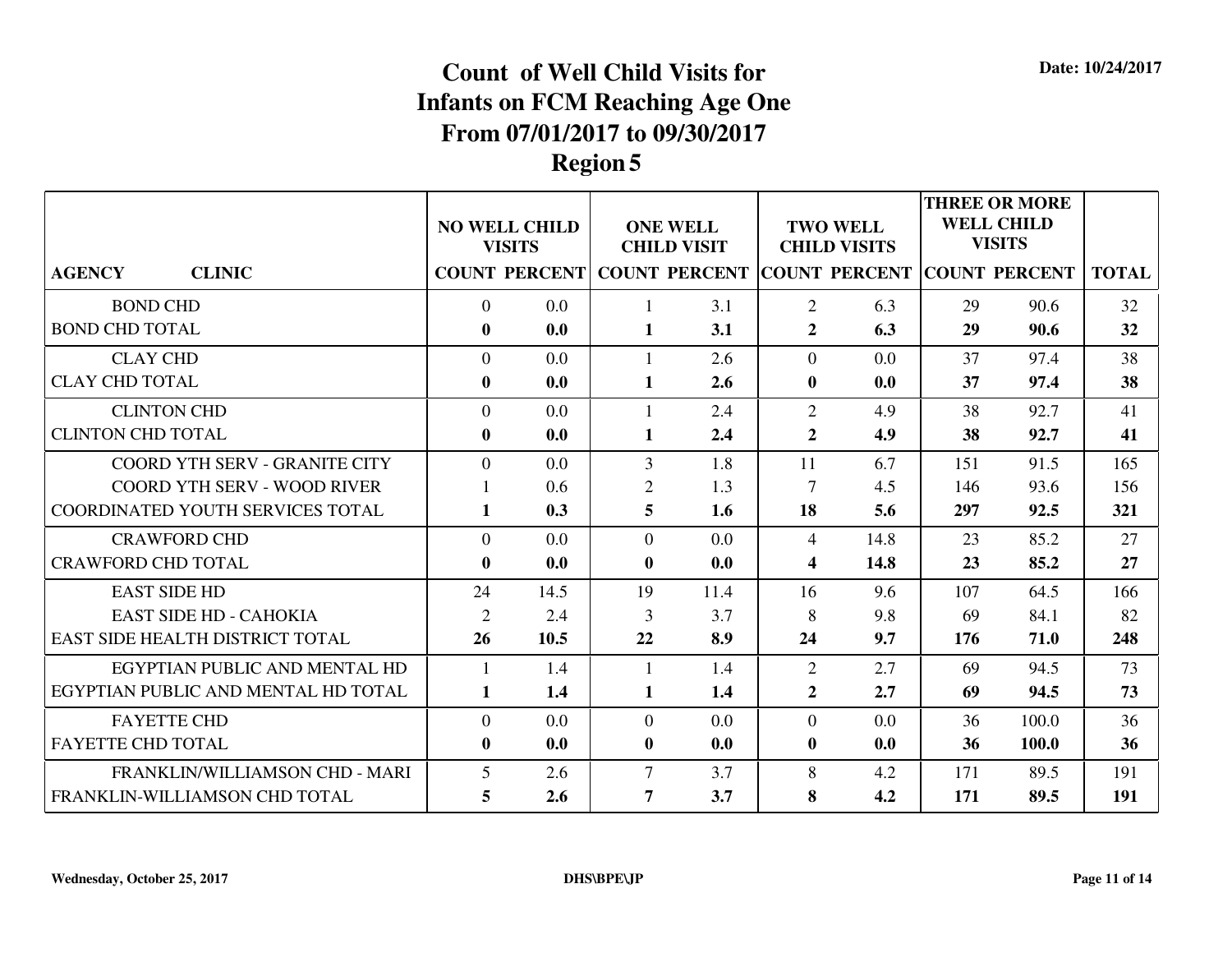|                                  |                | <b>NO WELL CHILD</b><br><b>VISITS</b> |                | <b>ONE WELL</b><br><b>CHILD VISIT</b> |                | <b>TWO WELL</b><br><b>CHILD VISITS</b> |                | <b>THREE OR MORE</b><br><b>WELL CHILD</b><br><b>VISITS</b> |              |
|----------------------------------|----------------|---------------------------------------|----------------|---------------------------------------|----------------|----------------------------------------|----------------|------------------------------------------------------------|--------------|
| <b>CLINIC</b><br><b>AGENCY</b>   |                | <b>COUNT PERCENT</b>                  |                | <b>COUNT PERCENT COUNT PERCENT</b>    |                |                                        |                | <b>COUNT PERCENT</b>                                       | <b>TOTAL</b> |
| <b>HAMILTON CHD</b>              | $\overline{0}$ | 0.0                                   | $\overline{0}$ | 0.0                                   | $\overline{0}$ | 0.0                                    | $\overline{7}$ | 100.0                                                      | $\tau$       |
| HAMILTON CHD TOTAL               | $\bf{0}$       | 0.0                                   | $\bf{0}$       | 0.0                                   | $\bf{0}$       | 0.0                                    | 7              | 100.0                                                      | 7            |
| <b>JACKSON CHD</b>               | $\Omega$       | 0.0                                   | 1              | 2.0                                   | 2              | 4.0                                    | 47             | 94.0                                                       | 50           |
| <b>JACKSON CHD TOTAL</b>         | $\bf{0}$       | 0.0                                   | 1              | 2.0                                   | $\overline{2}$ | 4.0                                    | 47             | 94.0                                                       | 50           |
| <b>JASPER - RICHLAND - OLNEY</b> | $\Omega$       | 0.0                                   | $\Omega$       | 0.0                                   | $\Omega$       | 0.0                                    | 25             | 100.0                                                      | 25           |
| <b>JASPER CHD - NEWTON</b>       | $\Omega$       | 0.0                                   | $\Omega$       | 0.0                                   | $\overline{0}$ | 0.0                                    | 10             | 100.0                                                      | 10           |
| <b>JASPER CHD TOTAL</b>          | $\mathbf{0}$   | 0.0                                   | $\bf{0}$       | 0.0                                   | $\mathbf{0}$   | 0.0                                    | 35             | 100.0                                                      | 35           |
| <b>JEFFERSON CHD</b>             |                | 1.5                                   | $\overline{2}$ | 3.0                                   | $\overline{4}$ | 6.1                                    | 59             | 89.4                                                       | 66           |
| <b>JEFFERSON CHD TOTAL</b>       | 1              | 1.5                                   | $\mathbf{2}$   | 3.0                                   | 4              | 6.1                                    | 59             | 89.4                                                       | 66           |
| <b>LAWRENCE CHD</b>              | $\Omega$       | 0.0                                   | $\overline{3}$ | 11.1                                  | $\overline{4}$ | 14.8                                   | 20             | 74.1                                                       | 27           |
| <b>LAWRENCE CHD TOTAL</b>        | $\bf{0}$       | 0.0                                   | 3              | 11.1                                  | 4              | 14.8                                   | 20             | 74.1                                                       | 27           |
| <b>MARION CHD-CENTRALIA</b>      |                | 2.2                                   | $\Omega$       | 0.0                                   | $\Omega$       | 0.0                                    | 44             | 97.8                                                       | 45           |
| <b>MARION CHD-SALEM</b>          | $\Omega$       | 0.0                                   | $\Omega$       | 0.0                                   | $\Omega$       | 0.0                                    | 23             | 100.0                                                      | 23           |
| <b>MARION CHD TOTAL</b>          | $\mathbf{1}$   | 1.5                                   | $\bf{0}$       | 0.0                                   | $\bf{0}$       | 0.0                                    | 67             | 98.5                                                       | 68           |
| <b>MONROE CHD</b>                | $\theta$       | 0.0                                   | $\overline{0}$ | 0.0                                   | $\mathbf{1}$   | 14.3                                   | 6              | 85.7                                                       | $\tau$       |
| <b>MONROE CHD TOTAL</b>          | $\bf{0}$       | 0.0                                   | $\mathbf{0}$   | 0.0                                   | 1              | 14.3                                   | 6              | 85.7                                                       | 7            |
| PERRY CHD - PINCKNEYVILLE        | $\overline{0}$ | 0.0                                   | $\overline{0}$ | 0.0                                   |                | 4.5                                    | 21             | 95.5                                                       | 22           |
| PERRY CHD TOTAL                  | $\bf{0}$       | 0.0                                   | $\mathbf{0}$   | 0.0                                   | $\mathbf{1}$   | 4.5                                    | 21             | 95.5                                                       | 22           |
| <b>RANDOLPH CHD</b>              | $\overline{0}$ | 0.0                                   | 1              | 2.4                                   |                | 2.4                                    | 39             | 95.1                                                       | 41           |
| RANDOLPH CHD TOTAL               | $\bf{0}$       | 0.0                                   | 1              | 2.4                                   | $\mathbf{1}$   | 2.4                                    | 39             | 95.1                                                       | 41           |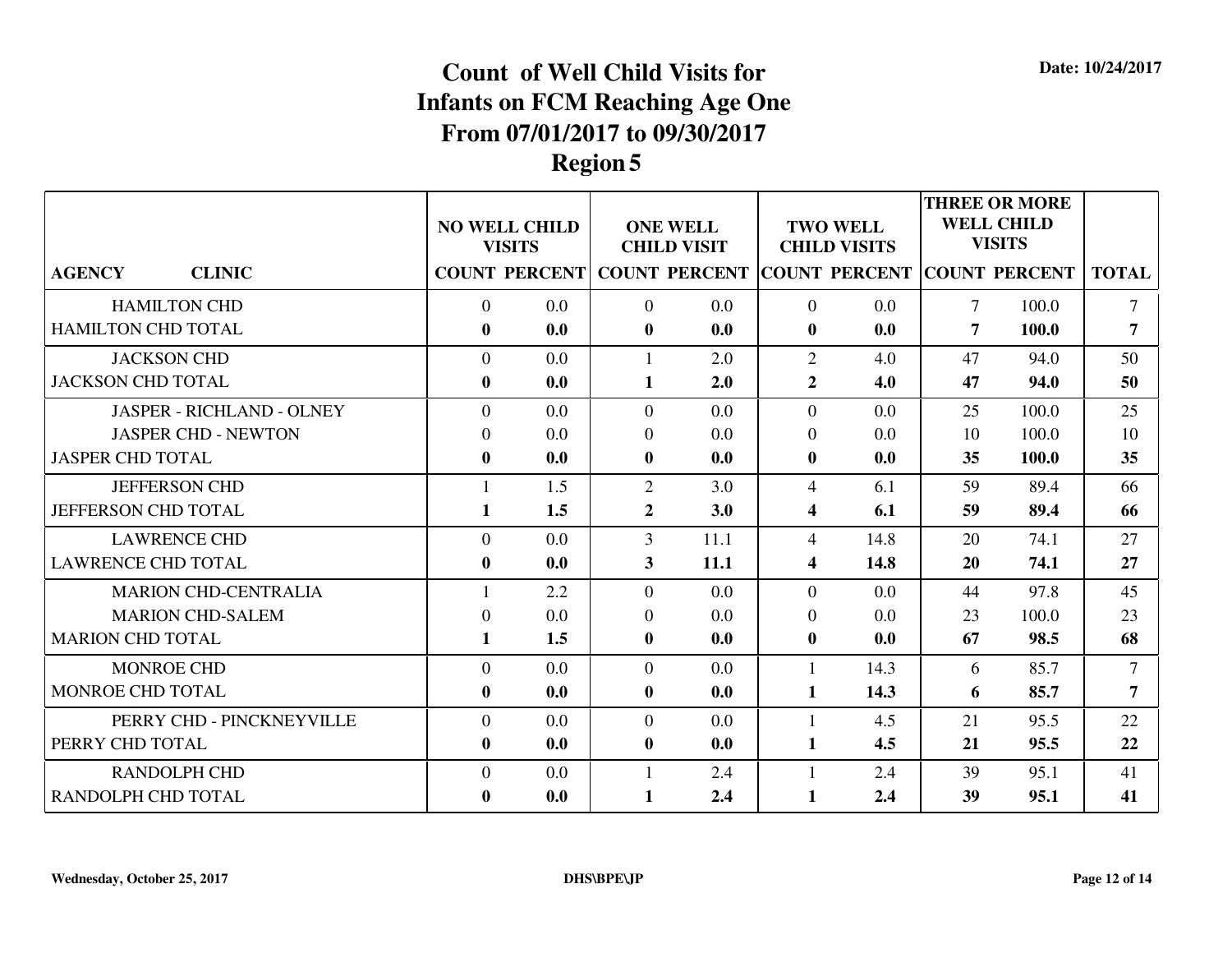|                                   | <b>NO WELL CHILD</b><br><b>VISITS</b> |         | <b>ONE WELL</b><br><b>CHILD VISIT</b> |                                                  | <b>TWO WELL</b><br><b>CHILD VISITS</b> |             | <b>THREE OR MORE</b><br><b>WELL CHILD</b><br><b>VISITS</b> |                      |              |
|-----------------------------------|---------------------------------------|---------|---------------------------------------|--------------------------------------------------|----------------------------------------|-------------|------------------------------------------------------------|----------------------|--------------|
| <b>CLINIC</b><br><b>AGENCY</b>    |                                       |         |                                       | <b>COUNT PERCENT COUNT PERCENT COUNT PERCENT</b> |                                        |             |                                                            | <b>COUNT PERCENT</b> | <b>TOTAL</b> |
| <b>SOUTHERN 7 CHD - ALEXANDER</b> | $\Omega$                              | 0.0     | $\Omega$                              | 0.0                                              | $\Omega$                               | $0.0\,$     | 20                                                         | 100.0                | 20           |
| <b>SOUTHERN 7 CHD - HARDIN</b>    |                                       | 8.3     |                                       | 8.3                                              |                                        | 8.3         | 9                                                          | 75.0                 | 12           |
| SOUTHERN 7 CHD - JOHNSON          | $\Omega$                              | 0.0     | $\overline{0}$                        | 0.0                                              | $\Omega$                               | 0.0         | 16                                                         | 100.0                | 16           |
| SOUTHERN 7 CHD - MASSAC           | 4                                     | 16.7    | $\overline{2}$                        | 8.3                                              | 3                                      | 12.5        | 15                                                         | 62.5                 | 24           |
| SOUTHERN 7 CHD - PULASKI          | $\overline{0}$                        | 0.0     |                                       | 6.7                                              |                                        | 6.7         | 13                                                         | 86.7                 | 15           |
| <b>SOUTHERN 7 CHD - UNION</b>     | $\Omega$                              | 0.0     | $\overline{0}$                        | 0.0                                              |                                        | 3.4         | 28                                                         | 96.6                 | 29           |
| SOUTHERN SEVEN HD TOTAL           | 5                                     | 4.3     | 4                                     | 3.4                                              | 6                                      | 5.2         | 101                                                        | 87.1                 | 116          |
| <b>ST CLAIR CHD</b>               | $\overline{2}$                        | 1.3     | 5                                     | 3.3                                              | 6                                      | 3.9         | 140                                                        | 91.5                 | 153          |
| <b>ST CLAIR CHD TOTAL</b>         | $\mathbf{2}$                          | 1.3     | 5                                     | 3.3                                              | 6                                      | 3.9         | 140                                                        | 91.5                 | 153          |
| <b>WABASH CHD</b>                 | $\Omega$                              | 0.0     | $\Omega$                              | 0.0                                              | $\Omega$                               | 0.0         | 24                                                         | 100.0                | 24           |
| <b>WABASH CHD TOTAL</b>           | $\bf{0}$                              | 0.0     | $\mathbf{0}$                          | 0.0                                              | $\bf{0}$                               | 0.0         | 24                                                         | 100.0                | 24           |
| <b>WASHINGTON CHD</b>             | $\Omega$                              | $0.0\,$ | $\Omega$                              | 0.0                                              |                                        | 10.0        | 9                                                          | 90.0                 | 10           |
| <b>WASHINGTON CHD TOTAL</b>       | $\bf{0}$                              | 0.0     | $\mathbf{0}$                          | 0.0                                              | 1                                      | <b>10.0</b> | 9                                                          | 90.0                 | 10           |
| <b>WAYNE CHD - WAYNE</b>          | $\overline{0}$                        | 0.0     | $\overline{2}$                        | 8.0                                              | $\Omega$                               | $0.0\,$     | 23                                                         | 92.0                 | 25           |
| <b>WAYNE CHD TOTAL</b>            | $\mathbf{0}$                          | 0.0     | 2                                     | 8.0                                              | $\bf{0}$                               | 0.0         | 23                                                         | 92.0                 | 25           |
| <b>REGION 5 TOTAL:</b>            | 42                                    | 2.5     | 56                                    | 3.4                                              | 86                                     | 5.2         | 1474                                                       | 88.9                 | 1658         |